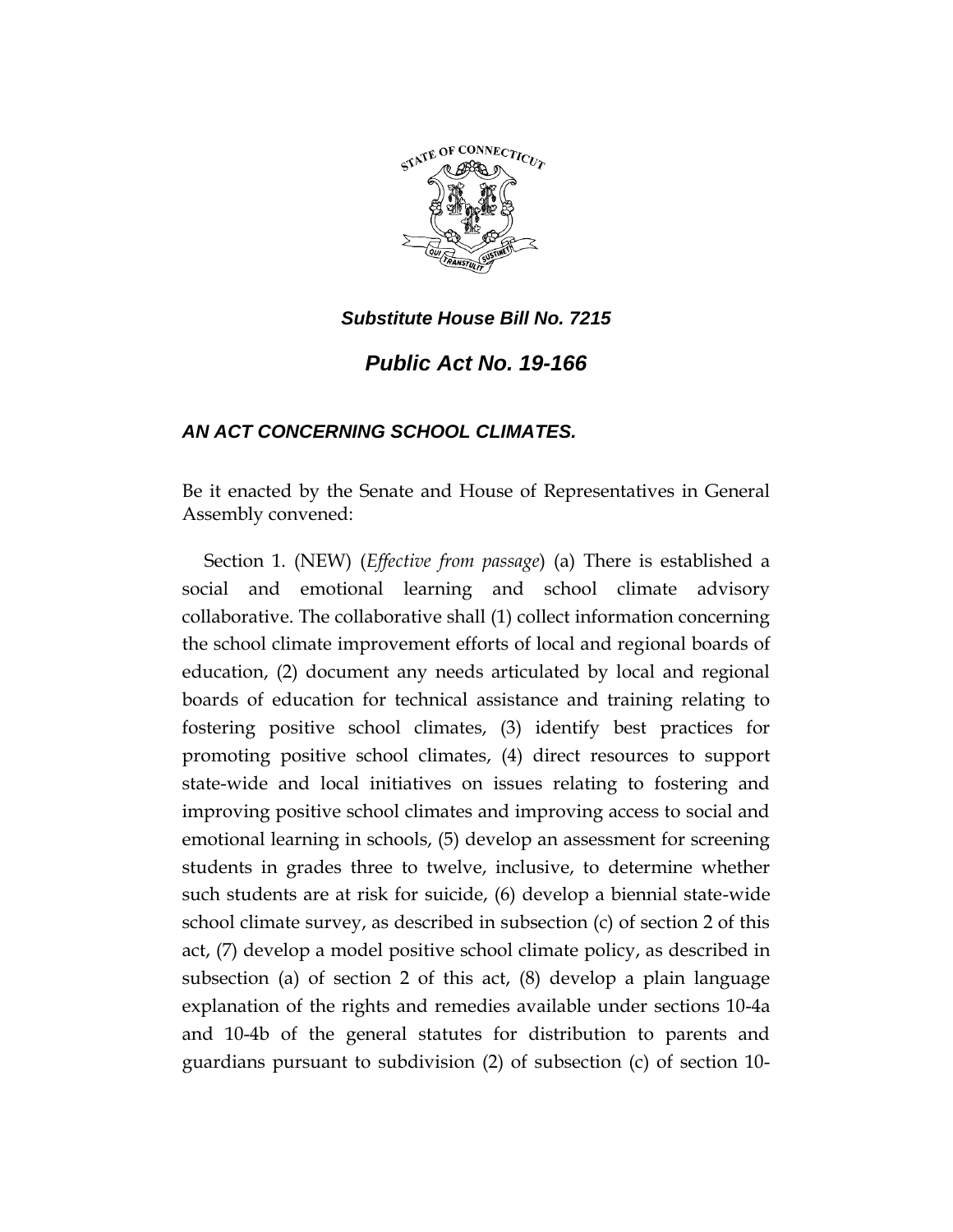222d of the general statutes, as amended by this act, and provide such explanation to each local and regional board of education not later than January 1, 2021, and (9) perform other functions concerning social and emotional learning and fostering positive school climates.

(b) The collaborative shall consist of the following members:

(1) Five appointed by the speaker of the House of Representatives, one of whom is a member of the Juvenile Justice Policy and Oversight Committee, established pursuant to section 46b-121n of the general statutes; one of whom is a representative of the Connecticut Association of Boards of Education; one of whom is a school administrator with experience in district-level, equity-focused and cross-disciplinary social and emotional learning; one of whom is a representative of an organization that provides free or reduced-cost legal services; and one of whom is a representative of Connecticut Parent Power;

(2) Five appointed by the president pro tempore of the Senate, one of whom is a representative of the Connecticut Association of Schools; one of whom is a representative of the Connecticut Association of School Administrators; one of whom is a representative of the Social Emotional Learning Alliance for Connecticut; one of whom is a representative of the Connecticut School Counselor Association; and one of whom is a representative of the Connecticut Association of Public School Superintendents;

(3) Three appointed by the majority leader of the House of Representatives, one of whom is a representative of Special Education Equity for Kids of Connecticut; one of whom is a representative of the Connecticut Parent Advocacy Center; and one of whom is a representative of African Caribbean American Parents of Children with Disabilities, Inc.;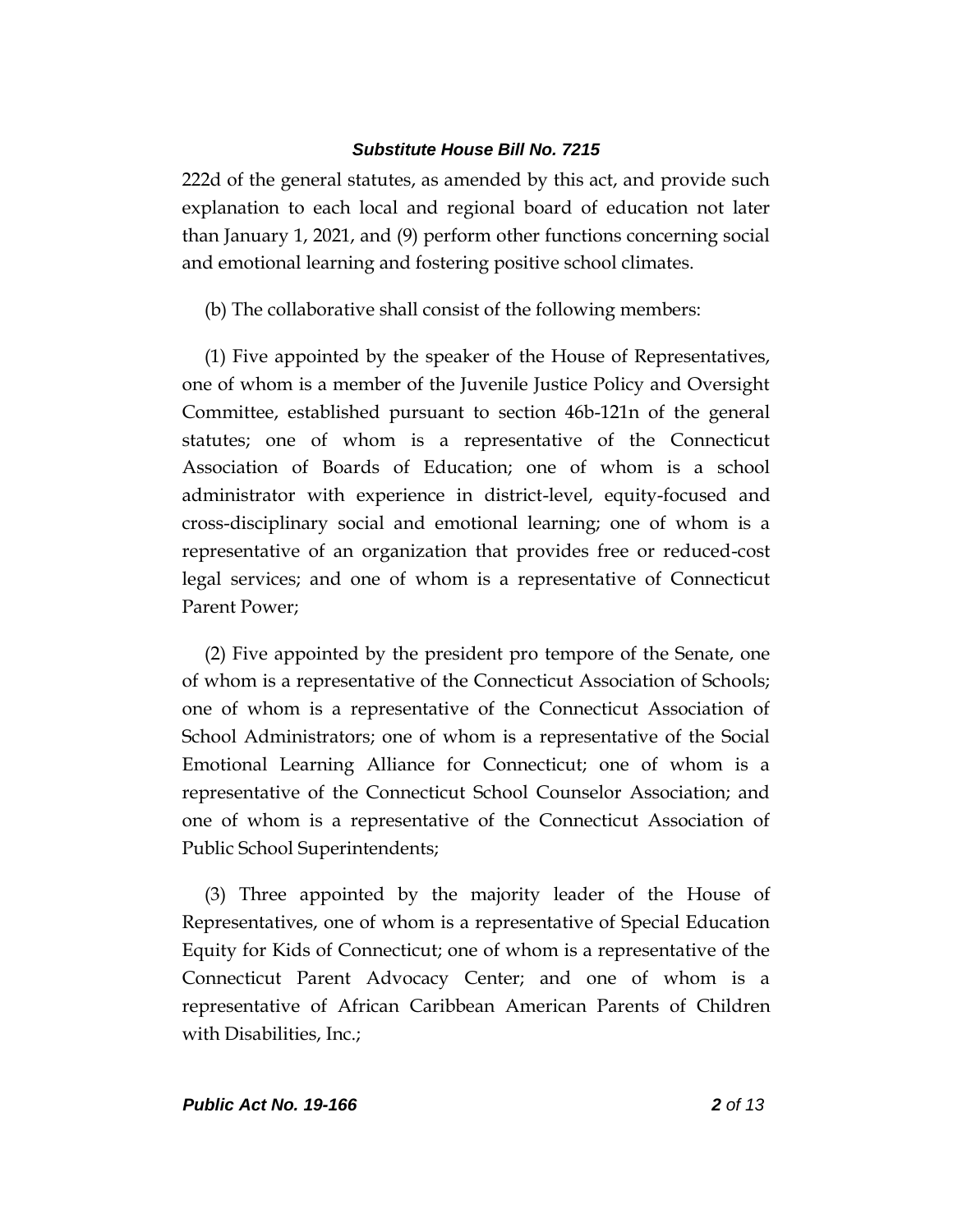(4) Three appointed by the majority leader of the Senate, one of whom is a representative of the Center for Children's Advocacy; one of whom is a representative of the Yale Center for Emotional Intelligence; and one of whom is a representative of the Neag School of Education at The University of Connecticut;

(5) Three appointed by the minority leader of the House of Representatives, one of whom is a representative of the American Federation of Teachers-Connecticut; one of whom is a representative of the Center for Social and Emotional Learning at Central Connecticut State University; and one of whom is a representative of the Connecticut Parent Teacher Association;

(6) Three appointed by the minority leader of the Senate, one of whom is a representative of the Connecticut Education Association; one of whom is a representative of the National Alliance on Mental Illness, Connecticut; and one of whom is a representative of the Youth Suicide Advisory Board established pursuant to section 17a-52 of the general statutes;

(7) The Commissioner of Education, or the commissioner's designee;

(8) The chairpersons and ranking members of the joint standing committees of the General Assembly having cognizance of matters relating to children and education;

(9) The Child Advocate, or the Child Advocate's designee; and

(10) The executive director of the Commission on Women, Children and Seniors, or the executive director's designee.

(c) All appointments to the collaborative shall be made not later than thirty days after the effective date of this section. Any vacancy shall be filled by the appointing authority.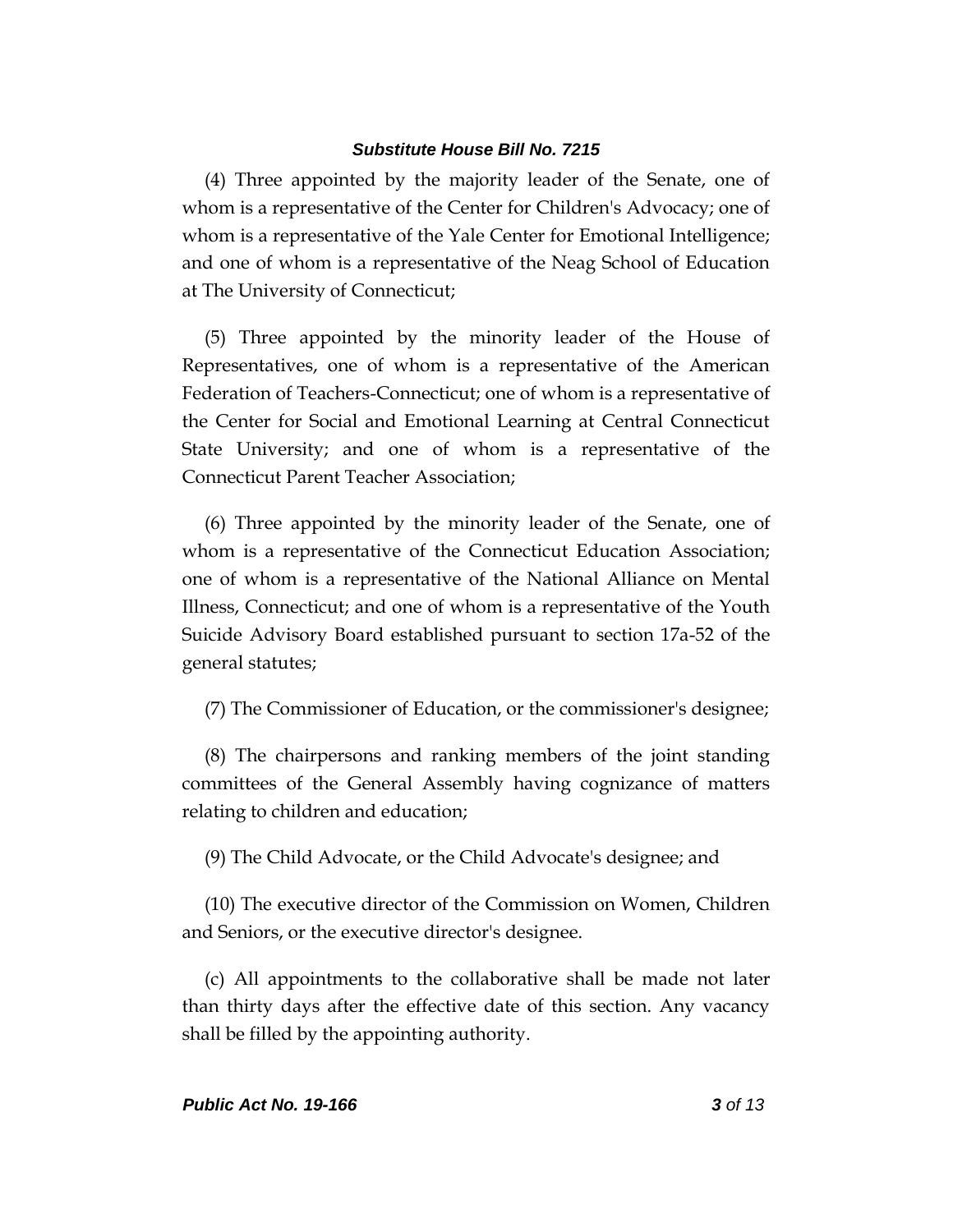(d) The cochairpersons of the collaborative shall be the executive director of the Commission on Women, Children and Seniors, or the executive director's designee, and a cochairperson elected from among the members. The first meeting of the collaborative shall be held not later than sixty days after the effective date of this section.

(e) The collaborative may designate subcommittees and advisory groups to carry out its functions, provided any subcommittees so designated shall be comprised of members of the collaborative.

(f) The staff of the Commission on Women, Children and Seniors shall serve as administrative staff of the collaborative.

(g) Not later than January 1, 2021, and annually thereafter, the collaborative shall submit a report concerning (1) its efforts to (A) monitor the school climate improvement efforts of local and regional boards of education, (B) document needs articulated by local and regional boards of education for technical assistance and training relating to fostering positive school climates, (C) identify best practices for promoting positive school climates, and (D) direct resources to support state-wide and local initiatives on issues relating to fostering and improving positive school climates and improving access to social and emotional learning, and (2) any recommendations, to the joint standing committees of the General Assembly having cognizance of matters relating to children and education, in accordance with the provisions of section 11-4a of the general statutes.

Sec. 2. (*Effective from passage*) (a) Not later than January 1, 2020, the social and emotional learning and school climate advisory collaborative established pursuant to section 1 of this act shall develop a model positive school climate policy. In developing such model policy, the collaborative may review safe school climate plans developed and implemented by local and regional boards of education pursuant to section 10-222d of the general statutes, as amended by this

*Public Act No. 19-166 4 of 13*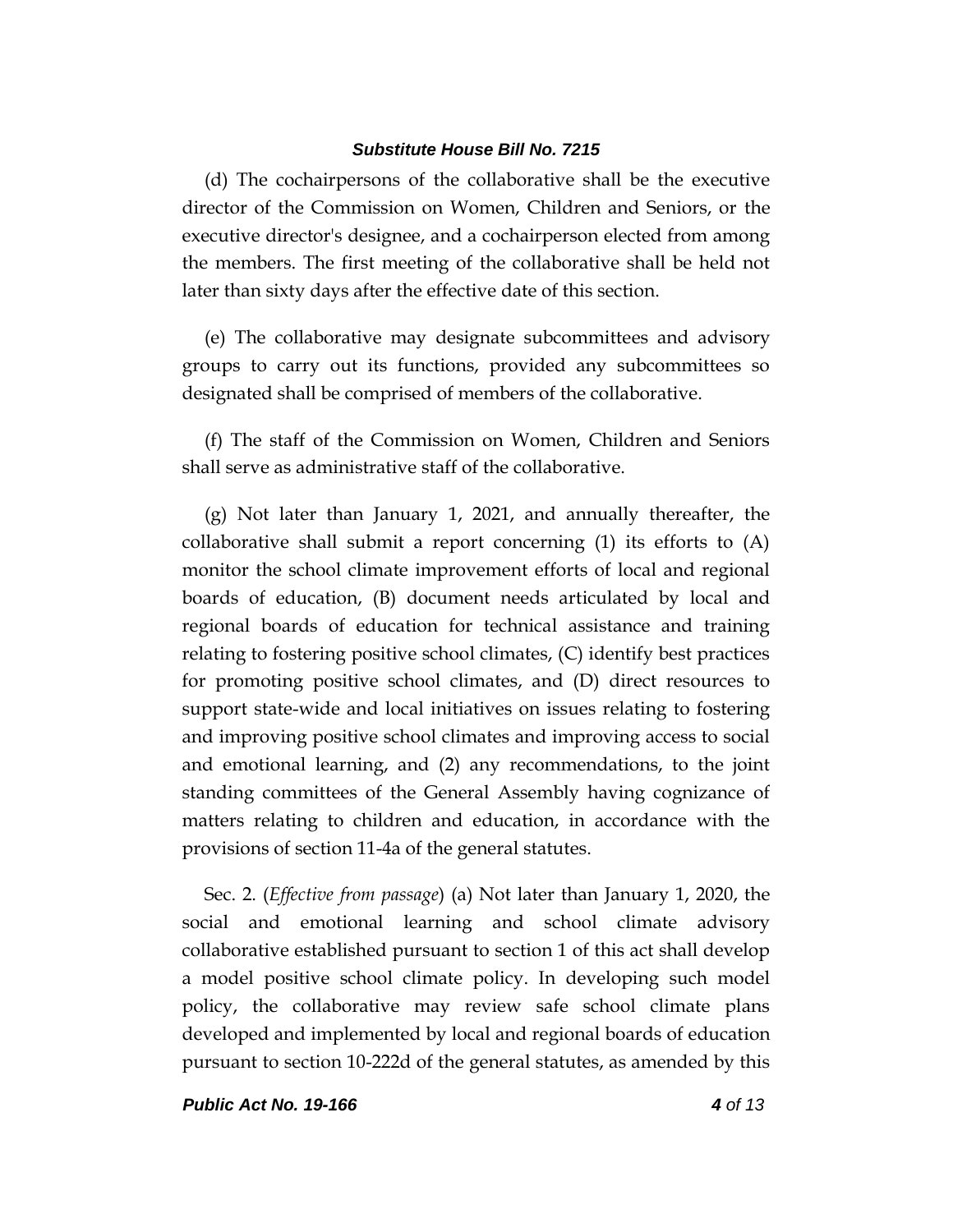act.

(b) Not later than July 1, 2020, the social and emotional learning and school climate advisory collaborative established pursuant to section 1 of this act shall submit the assessment it developed pursuant to section 1 of this act for screening students at risk for suicide and recommendations for implementation of such assessment in public elementary, middle and high schools to the joint standing committees of the General Assembly having cognizance of matters relating to children and education, in accordance with the provisions of section 11-4a of the general statutes.

(c) Not later than July 1, 2021, the social and emotional learning and school climate advisory collaborative established pursuant to section 1 of this act shall develop a biennial state-wide school climate survey and provide such survey to the Department of Education. Such survey shall be designed to obtain confidential information from school employees and the parents and guardians of students concerning such employees' and parents' and guardians' impressions of the school climate at the school for which such school employees are assigned or such parents' and guardians' children are enrolled. Such survey shall inquire as to, but need not be limited to, such school employees' and parents' and guardians' impressions of (1) the student learning environment at the school, including academic supports and resources available to students and school safety, (2) communication by school employees to parents and guardians concerning students, (3) the teaching environment at the school, which includes resources, support and professional development for school employees, leadership within the school and the availability of collaborative planning time, (4) whether a positive school climate exists at the school, (5) whether individuals of all races, ethnicities and cultural backgrounds feel welcomed at the school, and (6) the availability of supports and strategies for the development and retention of teachers and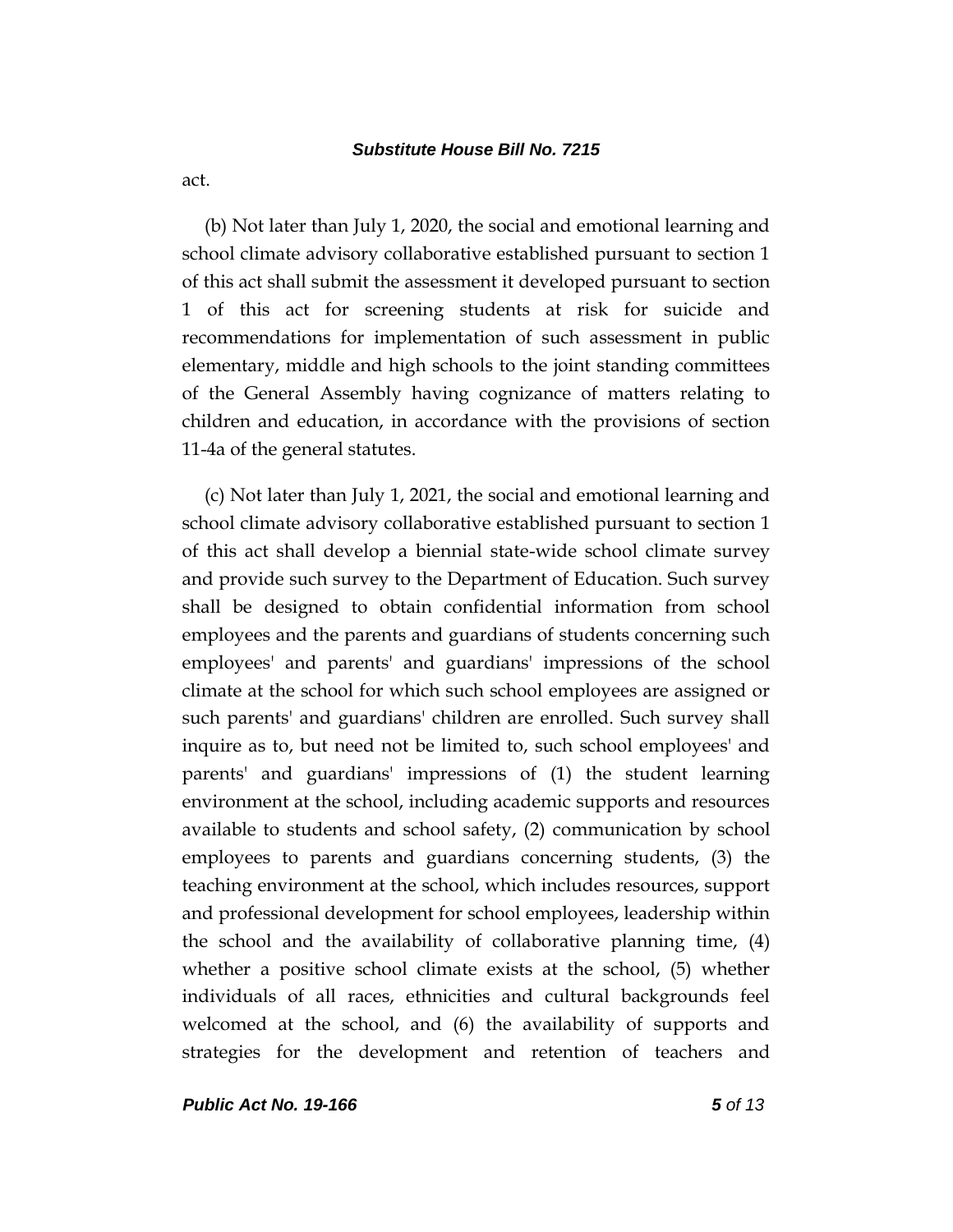administrators, including, but not limited to, minority teachers and administrators, school psychologists and school counselors, and suggestions for increasing the availability of such supports and strategies.

(d) Not later than August 1, 2021, the Department of Education shall publish the model positive school climate policy developed pursuant to subsection (a) of this section and the biennial state-wide school climate survey developed pursuant to subsection (c) of this section on the Internet web site of the department.

Sec. 3. Section 10-222d of the general statutes is repealed and the following is substituted in lieu thereof (*Effective July 1, 2021*):

(a) As used in this section, sections 10-222g to 10-222i, inclusive, **[**and**]** section 10-222k and sections 1 and 2 of this act:

(1) "Bullying" means **[**(A) the repeated use by one or more students of a written, oral or electronic communication, such as cyberbullying, directed at or referring to another student attending school in the same school district, or (B) a physical act or gesture by one or more students repeatedly directed at another student attending school in the same school district, that: (i) Causes physical or emotional harm to such student or damage to such student's property, (ii) places such student in reasonable fear of harm to himself or herself, or of damage to his or her property, (iii) creates a hostile environment at school for such student, (iv) infringes on the rights of such student at school, or (v) substantially disrupts the education process or the orderly operation of a school**]** an act that is direct or indirect and severe, persistent or pervasive, which (A) causes physical or emotional harm to an individual, (B) places an individual in reasonable fear of physical or emotional harm, or (C) infringes on the rights or opportunities of an individual at school. "Bullying" shall include, but need not be limited to, a written, oral or electronic communication or physical act or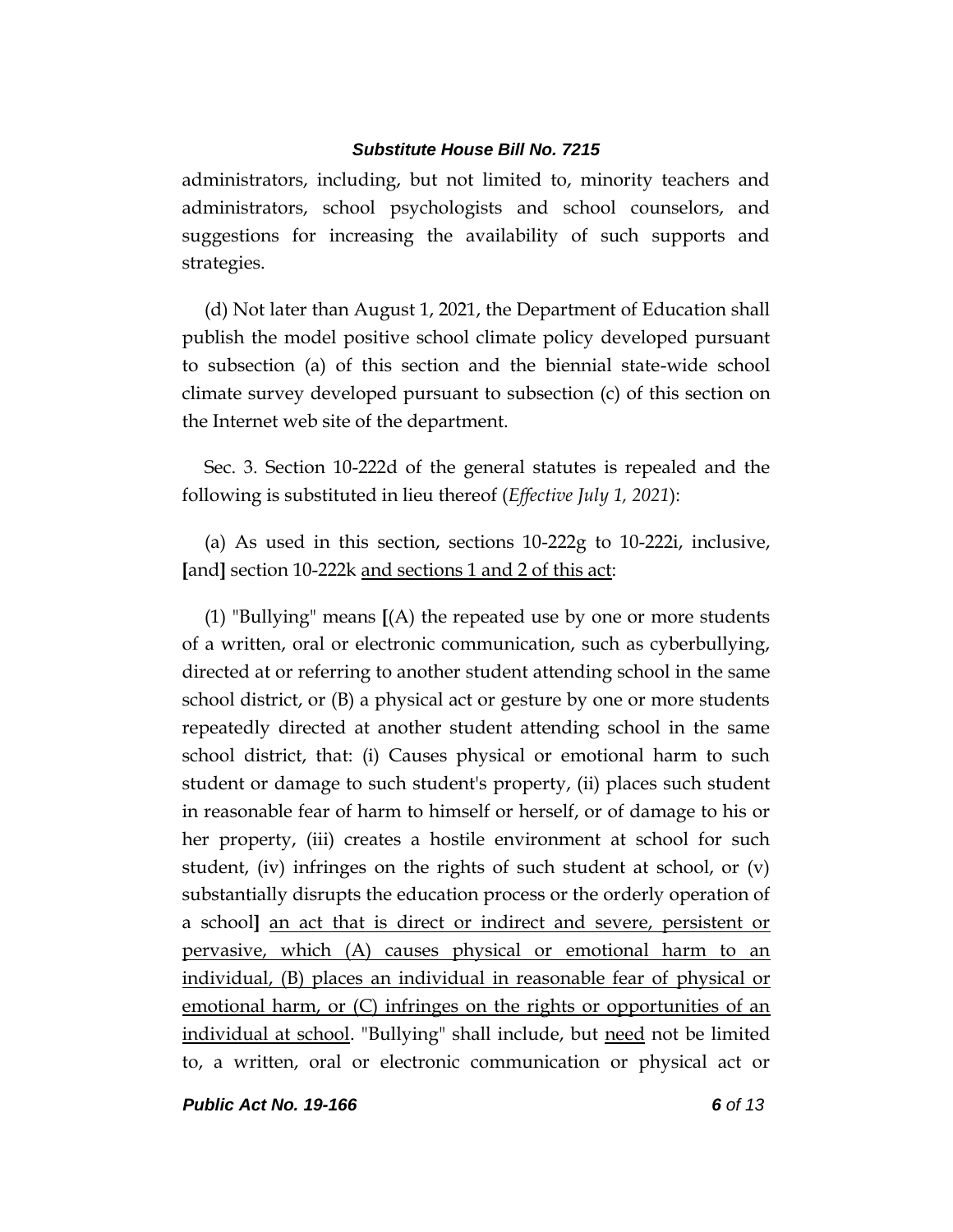gesture based on any actual or perceived differentiating characteristic, such as race, color, religion, ancestry, national origin, gender, sexual orientation, gender identity or expression, socioeconomic status, academic status, physical appearance, or mental, physical, developmental or sensory disability, or by association with an individual or group who has or is perceived to have one or more of such characteristics;

(2) "Cyberbullying" means any act of bullying through the use of the Internet, interactive and digital technologies, cellular mobile telephone or other mobile electronic devices or any electronic communications;

(3) "Teen dating violence" means any act of physical, emotional or sexual abuse, including stalking, harassing and threatening, that occurs between two students who are currently in or who have recently been in a dating relationship;

(4) "Mobile electronic device" means any hand-held or other portable electronic equipment capable of providing data communication between two or more individuals, including, but not limited to, a text messaging device, a paging device, a personal digital assistant, a laptop computer, equipment that is capable of playing a video game or a digital video disk, or equipment on which digital images are taken or transmitted;

(5) "Electronic communication" means any transfer of signs, signals, writing, images, sounds, data or intelligence of any nature transmitted in whole or in part by a wire, radio, electromagnetic, photoelectronic or photo-optical system;

(6) "Hostile environment" means a situation in which bullying among students is sufficiently severe or pervasive to alter the conditions of the school climate;

*Public Act No. 19-166 7 of 13* (7) "Outside of the school setting" means at a location, activity or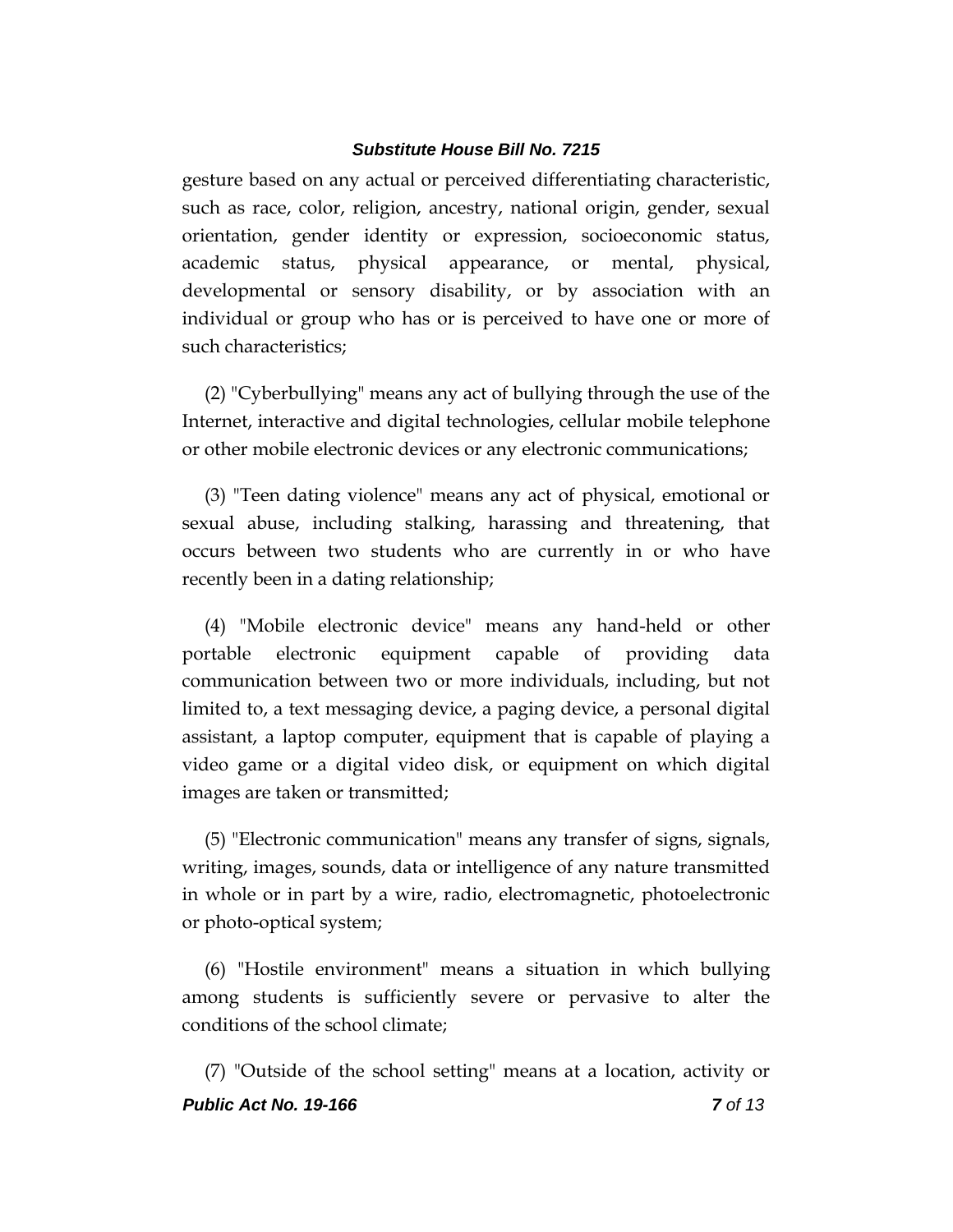program that is not school related, or through the use of an electronic device or a mobile electronic device that is not owned, leased or used by a local or regional board of education;

(8) "School employee" means (A) a teacher, substitute teacher, school administrator, school superintendent, guidance counselor, school counselor, psychologist, social worker, nurse, physician, school paraprofessional or coach employed by a local or regional board of education or working in a public elementary, middle or high school; or (B) any other individual who, in the performance of his or her duties, has regular contact with students and who provides services to or on behalf of students enrolled in a public elementary, middle or high school, pursuant to a contract with the local or regional board of education; **[**and**]**

(9) "School climate" means the quality and character of school life **[**with a particular focus on the quality of the relationships within the school community between and among students and adults.**]** based on patterns of students', parents' and guardians' and school employees' experiences of school life, including, but not limited to, norms, goals, values, interpersonal relationships, teaching and learning practices and organizational structures;

(10) "Positive school climate" means a school climate in which (A) the norms, values, expectations and beliefs that support feelings of social, emotional and physical safety are promoted, (B) students, parents and guardians of students and school employees feel engaged and respected and work together to develop and contribute to a shared school vision, (C) educators model and nurture attitudes that emphasize the benefits and satisfaction gained from learning, and (D) each person feels comfortable contributing to the operation of the school and care of the physical environment of the school;

(11) "Emotional intelligence" means the ability to (A) perceive,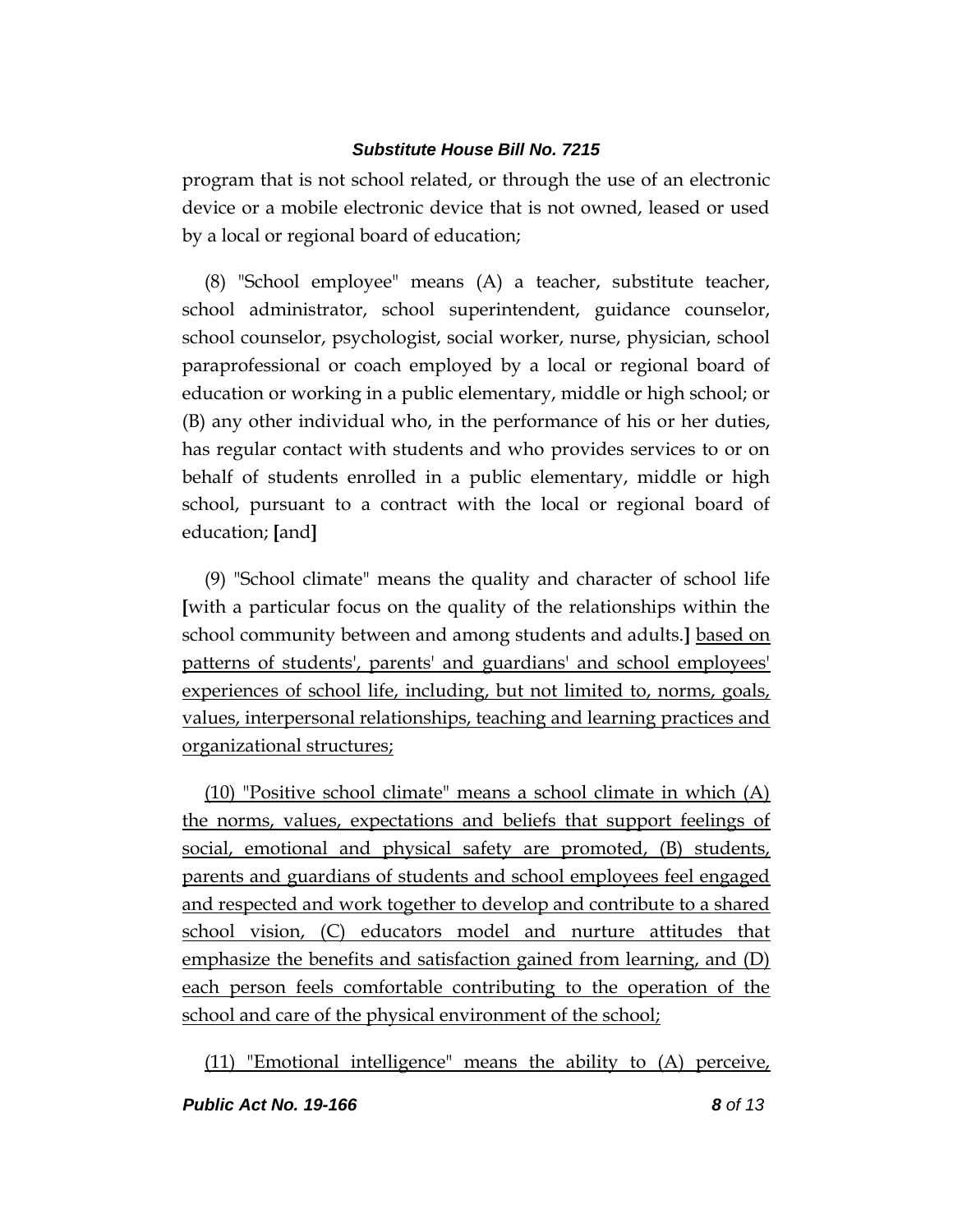recognize and understand emotions in oneself or others, (B) use emotions to facilitate cognitive activities, including, but not limited to, reasoning, problem solving and interpersonal communication, (C) understand and identify emotions, and (D) manage emotions in oneself and others; and

(12) "Social and emotional learning" means the process through which children and adults achieve emotional intelligence through the competencies of self-awareness, self-management, social awareness, relationship skills and responsible decision-making.

(b) Each local and regional board of education shall develop and implement a safe school climate plan to address the existence of bullying and teen dating violence in its schools. Such plan shall: (1) Enable students to anonymously report acts of bullying to school employees and require students and the parents or guardians of students to be notified at the beginning of each school year of the process by which students may make such reports, (2) enable the parents or guardians of students to file written reports of suspected bullying, (3) require school employees who witness acts of bullying or receive reports of bullying to orally notify the safe school climate specialist, described in section 10-222k, or another school administrator if the safe school climate specialist is unavailable, not later than one school day after such school employee witnesses or receives a report of bullying, and to file a written report not later than two school days after making such oral report, (4) require the safe school climate specialist to investigate or supervise the investigation of all reports of bullying and ensure that such investigation is completed promptly after receipt of any written reports made under this section and that the parents or guardians of the student alleged to have committed an act or acts of bullying and the parents or guardians of the student against whom such alleged act or acts were directed receive prompt notice that such investigation has commenced, (5) require the safe

*Public Act No. 19-166 9 of 13*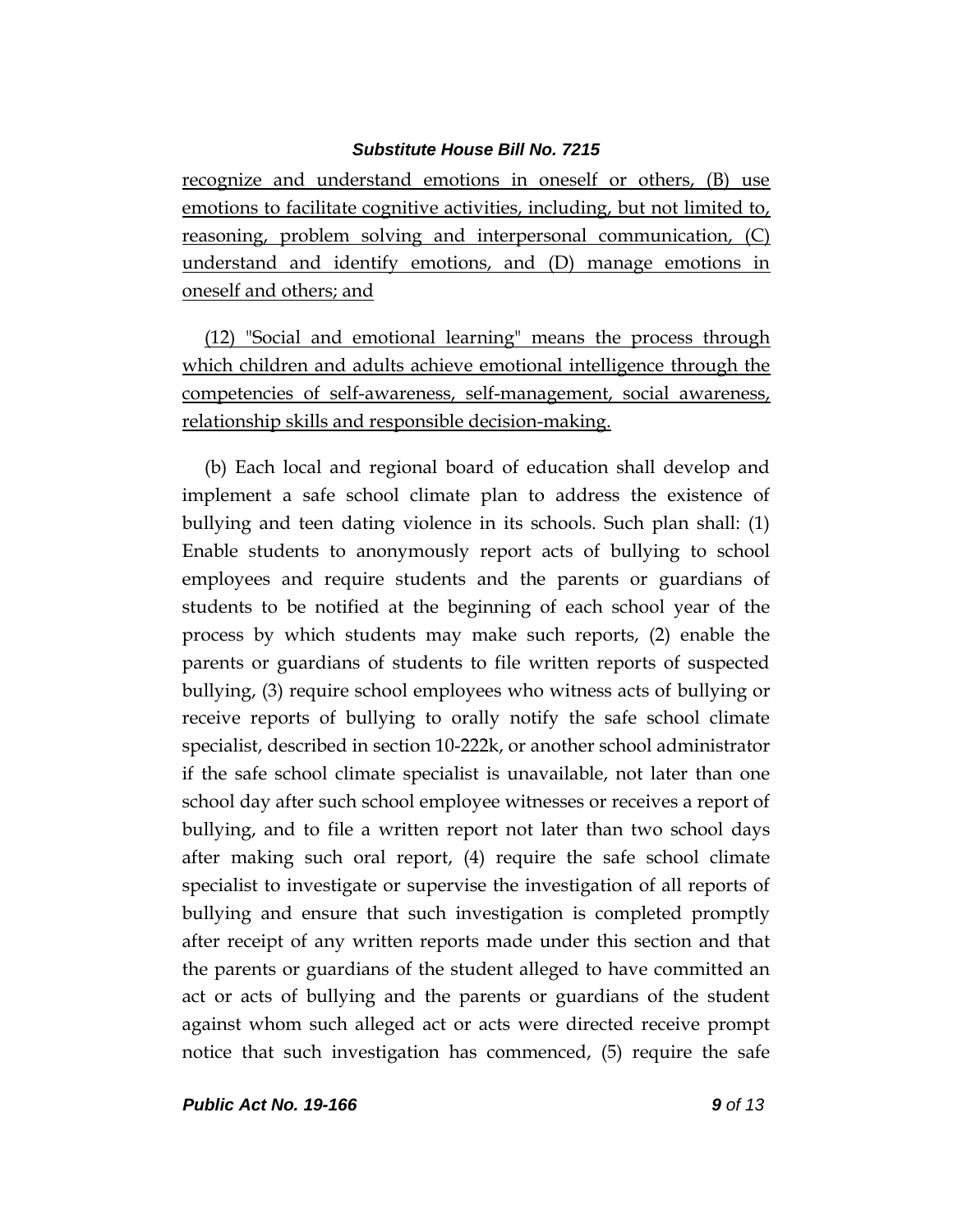school climate specialist to review any anonymous reports, except that no disciplinary action shall be taken solely on the basis of an anonymous report, (6) include a prevention and intervention strategy, as defined by section 10-222g, for school employees to deal with bullying and teen dating violence, (7) provide for the inclusion of language in student codes of conduct concerning bullying, (8) require each school to notify the parents or guardians of students who commit any verified acts of bullying and the parents or guardians of students against whom such acts were directed not later than forty-eight hours after the completion of the investigation described in subdivision (4) of this subsection (A) of the results of such investigation, and (B) verbally and by electronic mail, if such parents' or guardians' electronic mail addresses are known, that such parents or guardians may refer to the plain language explanation of the rights and remedies available under sections 10-4a and 10-4b published on the Internet web site of the local or regional board of education pursuant to section 4 of this act, (9) require each school to invite the parents or guardians of a student against whom such act was directed to a meeting to communicate to such parents or guardians the measures being taken by the school to ensure the safety of the student against whom such act was directed and policies and procedures in place to prevent further acts of bullying, (10) require each school to invite the parents or guardians of a student who commits any verified act of bullying to a meeting, separate and distinct from the meeting required in subdivision (9) of this subsection, to discuss specific interventions undertaken by the school to prevent further acts of bullying, (11) establish a procedure for each school to document and maintain records relating to reports and investigations of bullying in such school and to maintain a list of the number of verified acts of bullying in such school and make such list available for public inspection, and annually report such number to the Department of Education, and in such manner as prescribed by the Commissioner of Education, (12) direct the development of case-bycase interventions for addressing repeated incidents of bullying

*Public Act No. 19-166 10 of 13*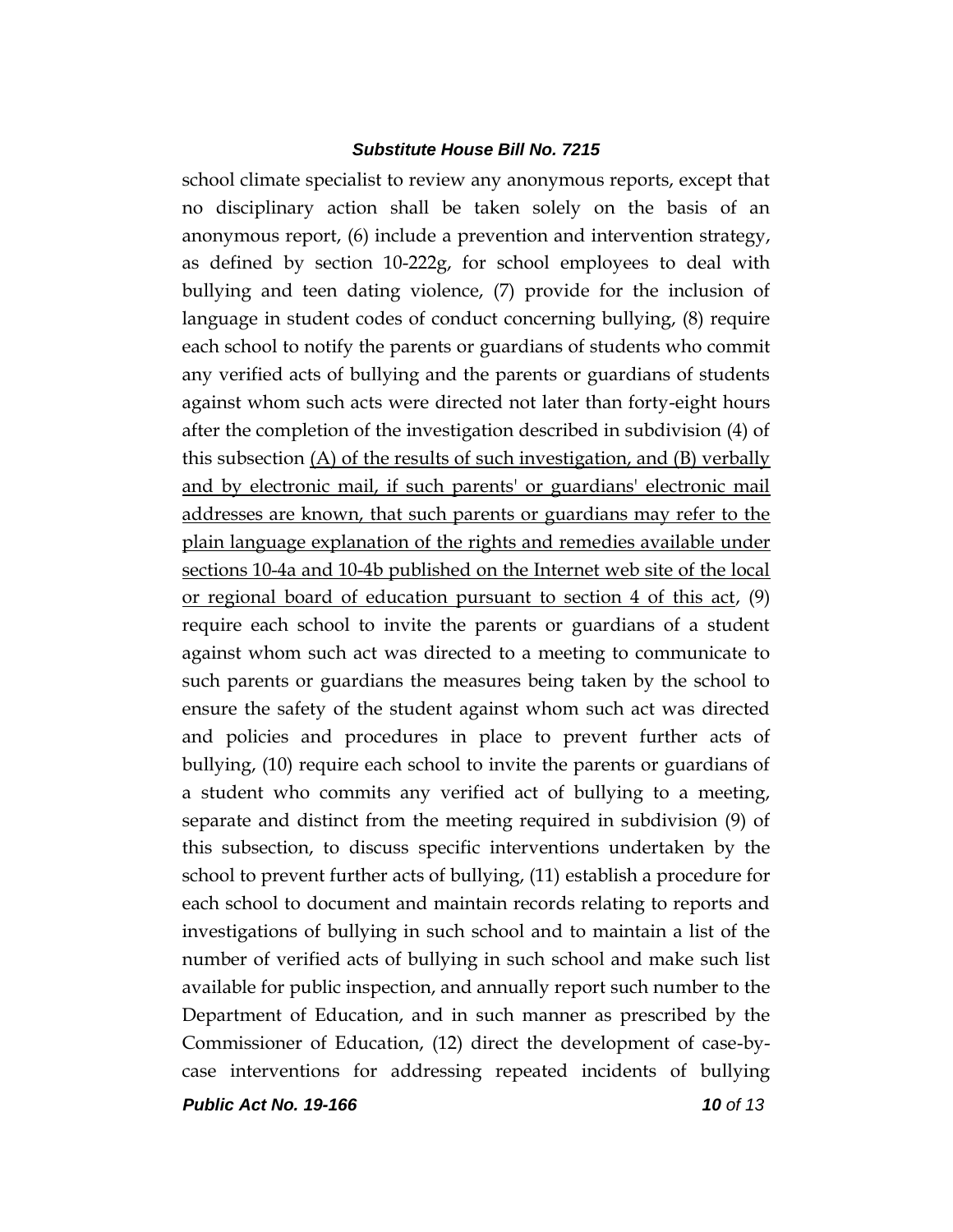against a single individual or recurrently perpetrated bullying incidents by the same individual that may include both counseling and discipline, (13) prohibit discrimination and retaliation against an individual who reports or assists in the investigation of an act of bullying, (14) direct the development of student safety support plans for students against whom an act of bullying was directed that address safety measures the school will take to protect such students against further acts of bullying, (15) require the principal of a school, or the principal's designee, to notify the appropriate local law enforcement agency when such principal, or the principal's designee, believes that any acts of bullying constitute criminal conduct, (16) prohibit bullying (A) on school grounds, at a school-sponsored or school-related activity, function or program whether on or off school grounds, at a school bus stop, on a school bus or other vehicle owned, leased or used by a local or regional board of education, or through the use of an electronic device or an electronic mobile device owned, leased or used by the local or regional board of education, and (B) outside of the school setting if such bullying (i) creates a hostile environment at school for the student against whom such bullying was directed, or (ii) infringes on the rights of the student against whom such bullying was directed at school, or (iii) substantially disrupts the education process or the orderly operation of a school, (17) require, at the beginning of each school year, each school to provide all school employees with a written or electronic copy of the school district's safe school climate plan, and (18) require that all school employees annually complete the training described in section 10-220a or section 10-222j. The notification required pursuant to subdivision (8) of this subsection and the invitation required pursuant to subdivision (9) of this subsection shall include a description of the response of school employees to such acts and any consequences that may result from the commission of further acts of bullying.

(c) Not later than September 1, 2014, each local and regional board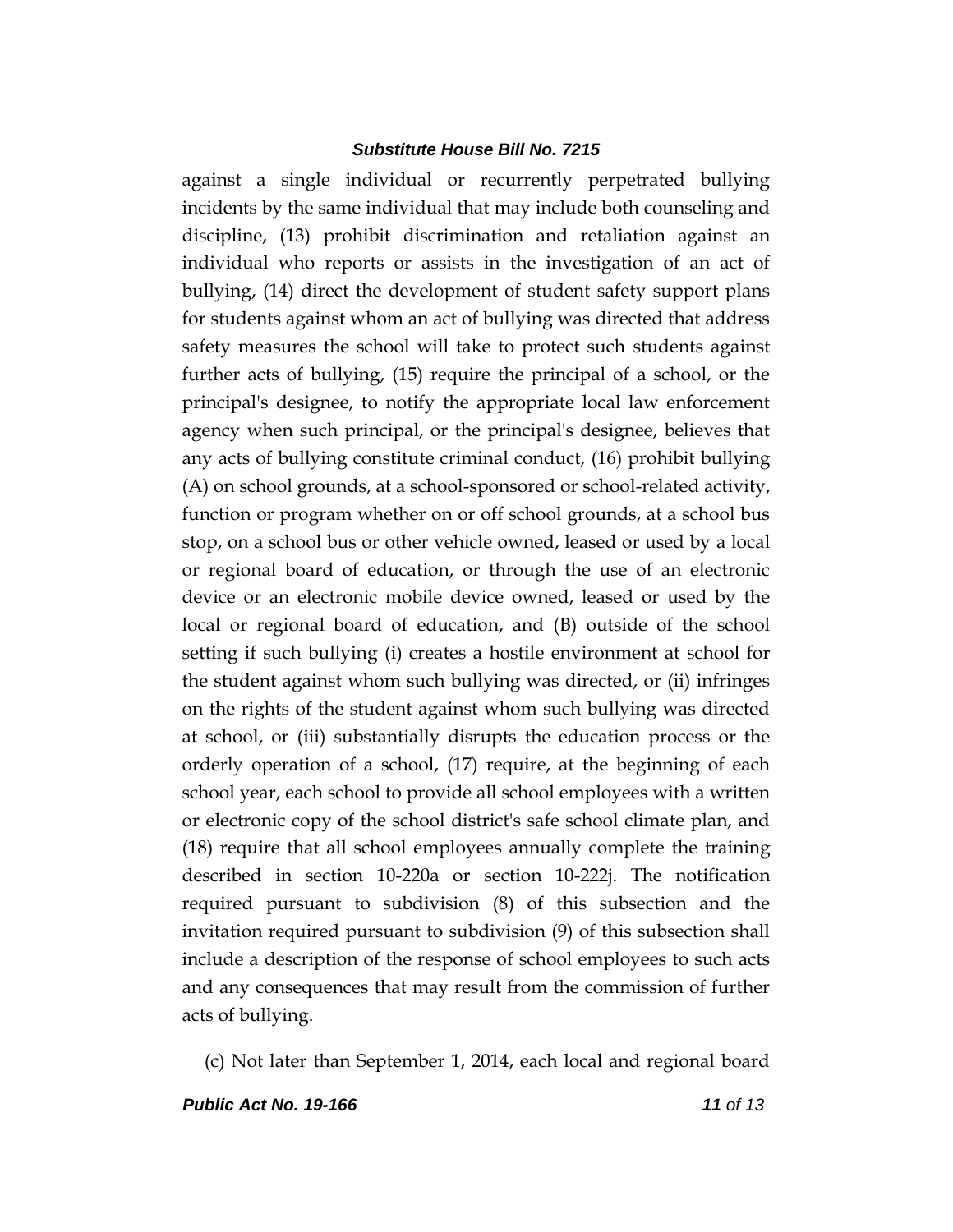of education that has not had a safe school climate plan, developed pursuant to this section, previously reviewed and approved by the Department of Education shall submit a safe school climate plan to the department for review and approval in accordance with the provisions of section 10-222p. Not later than thirty calendar days after approval by the department of such safe school climate plan, the board shall make such plan available on the board's and each individual school in the school district's Internet web site and ensure that such plan is included in the school district's publication of the rules, procedures and standards of conduct for schools and in all student handbooks.

(d) On and after July 1, 2012, and biennially thereafter, each local and regional board of education shall require each school in the district to complete an assessment using the school climate assessment instruments, including surveys, approved and disseminated by the Department of Education pursuant to section 10-222h. Each local and regional board of education shall collect the school climate assessments for each school in the district and submit such school climate assessments to the department.

Sec. 4. (NEW) (*Effective July 1, 2019*) Not later than June 30, 2021, each local and regional board of education shall publish on the Internet web site of such board the plain language explanation of the rights and remedies available under sections 10-4a and 10-4b of the general statutes provided pursuant to subsection (a) of section 1 of this act.

Sec. 5. (NEW) (*Effective July 1, 2019*) Each local and regional board of education, in consultation with the Department of Education and the social and emotional learning and school climate advisory collaborative established pursuant to section 1 of this act, shall provide on the Internet web site of the department training materials to school administrators regarding the prevention of and intervention in discrimination against and targeted harassment of students based on such students' (1) actual or perceived differentiating characteristics,

*Public Act No. 19-166 12 of 13*